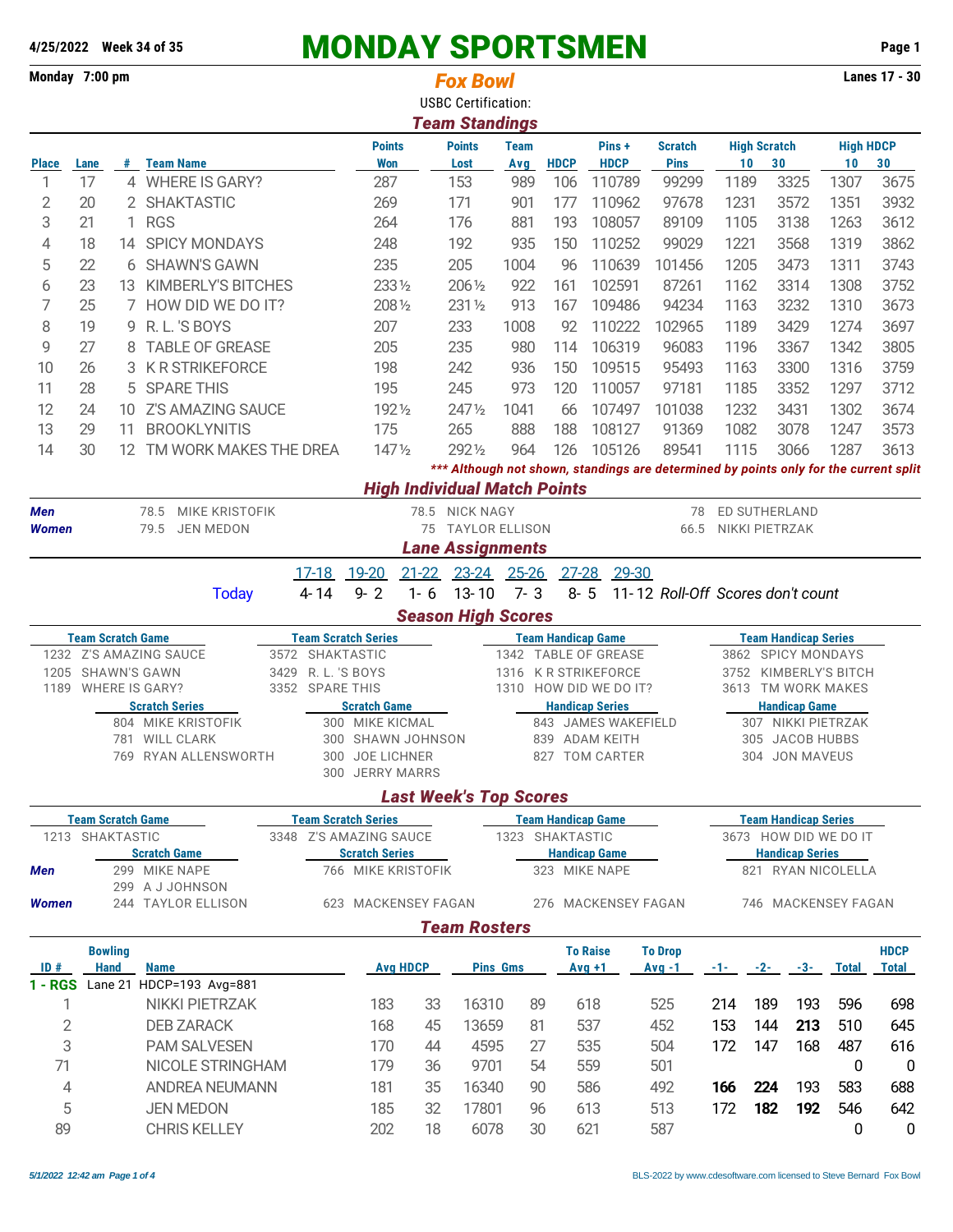|     | Monday 7:00 pm |                                                |                 |    | <b>Fox Bowl</b> |    |                 |                |          |       | Lanes 17 - 30 |              |                  |
|-----|----------------|------------------------------------------------|-----------------|----|-----------------|----|-----------------|----------------|----------|-------|---------------|--------------|------------------|
|     | <b>Bowling</b> |                                                |                 |    |                 |    | <b>To Raise</b> | <b>To Drop</b> |          |       |               |              | <b>HDCP</b>      |
| ID# | <b>Hand</b>    | <b>Name</b>                                    | <b>Avg HDCP</b> |    | <b>Pins Gms</b> |    | $Avg +1$        | $Avg -1$       | $-1 - 1$ | $-2-$ | $-3-$         | <b>Total</b> | <b>Total</b>     |
|     | 2 - SHAKTASTIC | Lane 20 HDCP=177 Avg=901                       |                 |    |                 |    |                 |                |          |       |               |              |                  |
| 97  |                | <b>SAM DOWELL</b>                              | 147             | 62 | 442             | 3  | 446             | 439            |          |       |               | 0            | $\bf{0}$         |
| 7   |                | YARELIS BURGOS                                 | 184             | 32 | 7212            | 39 | 558             | 515            |          |       |               | 0            | $\pmb{0}$        |
| 6   |                | <b>BRAD PAYNTER</b>                            | 190             | 28 | 17674           | 93 | 662             | 565            | 198      | 269   | 235           | 702          | 789              |
| 98  |                | <b>TODD RIDGWAY</b>                            | 194             | 24 | 8773            | 45 | 587             | 538            | 191      | 242   | 205           | 638          | 713              |
| 8   |                | <b>DEVIN PIERZCHALSKI</b>                      | 186             | 31 | 17340           | 93 | 612             | 515            | 172      | 200   | 172           | 544          | 637              |
| 9   |                | <b>TOM CARTER</b>                              | 194             | 24 | 17504           | 90 | 631             | 537            | 214      | 234   | 225           | 673          | 748              |
| 10  |                | <b>MIKE KRISTOFIK</b>                          | 232             | 0  | 22331           | 96 | 736             | 636            | 276      | 268   | 222           | 766          | 766              |
|     |                | 3 - K R STRIKEFORCE Lane 26 HDCP=150 Avg=936   |                 |    |                 |    |                 |                |          |       |               |              |                  |
| 11  |                | <b>RYAN BUECHLER</b>                           | 198             | 21 | 19039           | 96 | 662             | 562            | 200      | 246   | 235           | 681          | 747              |
| 101 |                | <b>COREY MCREADY</b>                           | 180             | 36 | 4873            | 27 | 557             | 526            |          |       |               | 0            | $\mathbf 0$      |
| 110 |                | <b>JOE PENNINO</b>                             | 177             | 38 | 3191            | 18 | 547             | 525            |          |       |               | 0            | $\mathbf 0$      |
| 12  |                | MIKE ZICHA                                     | 186             | 31 | 17864           | 96 | 649             | 549            | 188      | 170   | 170           | 528          | 621              |
| 94  |                | <b>TOMMY REICHE</b>                            | 195             | 24 | 15221           | 78 | 655             | 573            | 266      | 228   | 247           | 741          | 816              |
| 13  |                | <b>KRIS GRZENIA</b>                            | 195             | 24 | 15806           | 81 | 658             | 573            | 196      | 222   | 195           | 613          | 685              |
| 14  |                | <b>MIKE NAPE</b>                               | 199             | 20 | 5382            | 27 | 618             | 587            | 193      | 211   | 299           | 703          | 775              |
| 99  |                | <b>ANTHONY TALLEY</b>                          | bk182           | 34 | 601             | 3  | 605             | 598            |          |       |               | 0            | $\mathbf 0$      |
| 72  |                | <b>MATT GASN</b>                               | 215             | 8  | 1941            | 9  | 651             | 638            |          |       |               | 0            | $\mathbf 0$      |
|     |                | 4 - WHERE IS GARY? Lane 17 HDCP=106 Avg=989    |                 |    |                 |    |                 |                |          |       |               |              |                  |
| 16  |                | RYAN NICOLELLA                                 | 184             | 32 | 15519           | 84 | 576             | 488            | 221      | 256   | 242           | 719          | 821              |
| 75  |                | <b>GARY KAMMES</b>                             | 199             | 20 | 18513           | 93 | 687             | 590            | 210      | 176   | 201           | 587          | 647              |
| 20  |                | <b>SCOT KEITH</b>                              | 197             | 22 | 6529            | 33 | 599             | 562            | 233      | 190   | 209           | 632          | 701              |
| 18  |                | <b>ADAM KEITH</b>                              | 198             | 21 | 14905           | 75 | 617             | 538            | 172      | 236   | 244           | 652          | 718              |
| 19  |                | <b>RYAN KEITH</b>                              | 211             | 11 | 15885           | 75 | 651             | 572            |          |       |               | 0            | $\overline{0}$   |
| 17  |                | <b>CRAIG KEITH</b>                             | 216             | 7  | 19505           | 90 | 676             | 582            | 226      | 201   | 214           | 641          | 662              |
| 114 |                | <b>RICK EISENHUT</b>                           | 169             | 44 | 509             | 3  | 511             | 504            |          |       |               | 0            | $\mathbf{0}$     |
|     |                | 5 - SPARE THIS Lane 28 HDCP=120 Avg=973        |                 |    |                 |    |                 |                |          |       |               |              |                  |
| 21  |                | <b>KURT WRASE</b>                              | 201             | 19 | 15108           | 75 | 648             | 569            | 147      | 253   | 213           | 613          | 670              |
| 77  |                | <b>TODD CAVANAUGH</b>                          | 195             | 24 | 5853            | 30 | 615             | 581            |          |       |               | 0            | $\mathbf 0$      |
| 76  |                | <b>LARRY MUELLER</b>                           | 188             | 29 | 7338            | 39 | 600             | 557            |          |       |               | 0            | $\mathbf 0$      |
| 22  |                | <b>DON MINNICK</b>                             | 201             | 19 | 17521           | 87 | 659             | 568            | 193      | 223   | 186           | 602          | 659              |
| 23  |                | <b>JEREMY SCHNEIDER</b>                        | 188             | 29 | 17556           | 93 | 588             | 491            | 224      | 234   | 212           | 670          | 760              |
| 24  |                | <b>JOSH WRASE</b>                              | 201             | 19 | 13278           | 66 | 660             | 590            | 221      | 210   | 256           | 687          | 747              |
| 25  |                | <b>BRANDON DONNELLY</b>                        | 196             | 23 | 17665           | 90 | 656             | 562            | 239      | 265   | 232           | 736          | 808              |
|     |                | 6 - SHAWN'S GAWN Lane 22 HDCP=96 Avg=1004      |                 |    |                 |    |                 |                |          |       |               |              |                  |
| 26  |                | <b>ANDY SIMS</b>                               | 205             | 16 | 17849           | 87 | 691             | 600            | 237      | 239   | 193           | 669          | 717              |
| 27  |                | <b>KENDALL LEAHY</b>                           | 185             | 32 | 17293           | 93 | 563             | 466            | 193      | 221   | 196           | 610          | 706              |
| 85  |                | <b>JOE KRUZEL</b>                              | 188             | 29 | 4533            | 24 | 570             | 542            |          |       |               | $\mathbf 0$  | $\mathbf 0$      |
| 28  |                | <b>JOSH POWELL</b>                             | 215             | 8  | 20659           | 96 | 725             | 625            | 212      | 191   | 215           | 618          | 642              |
| 30  |                | <b>RAY STRUCK</b>                              | 211             | 11 | 17155           | 81 | 653             | 568            | 238      | 212   | 200           | 650          | 683              |
| 29  |                | <b>MIKE KICMAL</b>                             | 218             | 5  | 20274           | 93 | 750             | 653            | 216      | 260   | 238           | 714          | 732              |
|     |                | 7 - HOW DID WE DO IT? Lane 25 HDCP=167 Avg=913 |                 |    |                 |    |                 |                |          |       |               |              |                  |
| 104 |                | <b>TONY JACQUES</b>                            | 168             | 45 | 1519            | 9  | 509             | 496            |          |       |               | 0            | $\boldsymbol{0}$ |
| 32  |                | <b>JAY KRYST</b>                               | 184             | 32 | 17155           | 93 | 605             | 508            | 224      | 200   | 194           | 618          | 717              |
| 105 |                | <b>FRANK FORMELLA</b>                          | 185             | 32 | 4999            | 27 | 581             | 550            | 211      | 168   | 171           | 550          | 646              |
| 34  |                | <b>MACKENSEY FAGAN</b>                         | 174             | 40 | 16197           | 93 | 603             | 506            | 214      | 235   | 174           | 623          | 746              |
| 33  |                | DONNY CAMPO                                    | 202             | 18 | 18858           | 93 | 630             | 533            | 256      | 225   | 224           | 705          | 762              |
| 35  |                | <b>BRYAN STAJURA</b>                           | 198             | 21 | 18472           | 93 | 632             | 535            | 258      | 233   | 245           | 736          | 802              |
| 31  |                | STEVE WOJDYLA                                  | 198             | 21 | 13091           | 66 | 640             | 570            |          |       |               | 0            | $\mathbf 0$      |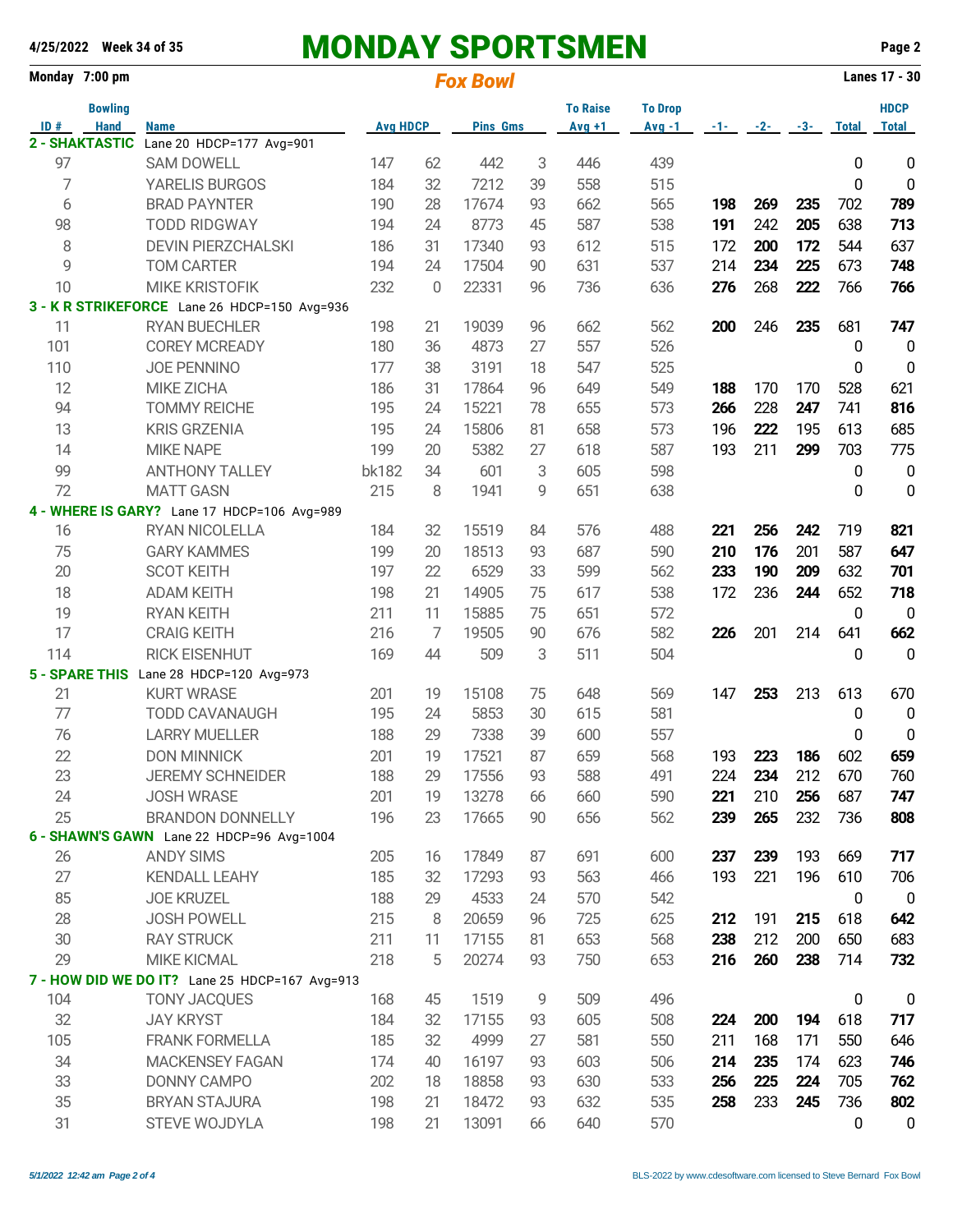|     | Monday 7:00 pm |                                                                    |                 |    | <b>Fox Bowl</b> |    |                 |                |     |                | Lanes 17 - 30 |                  |                  |
|-----|----------------|--------------------------------------------------------------------|-----------------|----|-----------------|----|-----------------|----------------|-----|----------------|---------------|------------------|------------------|
|     | <b>Bowling</b> |                                                                    | <b>Avg HDCP</b> |    | <b>Pins Gms</b> |    | <b>To Raise</b> | <b>To Drop</b> |     |                |               |                  | <b>HDCP</b>      |
| ID# | <b>Hand</b>    | <b>Name</b>                                                        |                 |    |                 |    | $Avg +1$        | $Avg -1$       |     | $-1$ $-2$      | $-3-$         | <b>Total</b>     | <b>Total</b>     |
| 36  |                | 8 - TABLE OF GREASE Lane 27 HDCP=114 Avg=980<br><b>GERY ZARACK</b> | 191             | 27 | 17204           | 90 | 652             | 558            | 184 | 196            | 244           | 624              | 708              |
| 109 |                | <b>KYLE ZAREMBA</b>                                                | 190             | 28 | 3426            | 18 | 585             | 563            |     |                |               | 0                | $\mathbf 0$      |
| 37  |                | <b>DALE NICKOS</b>                                                 | 178             | 37 | 14613           | 82 | 602             | 516            | 162 | 205            | 191           | 558              | 672              |
| 38  |                | <b>DAKOTA VOSTRY</b>                                               | 208             | 13 | 17513           | 84 | 670             | 582            | 159 | 234            | 208           | 601              | 640              |
|     |                |                                                                    |                 |    |                 |    |                 |                |     |                |               |                  |                  |
| 39  |                | <b>BRYAN THOMPSON</b>                                              | 213             | 9  | 16627           | 78 | 707             | 625            | 223 | 256            | 228           | 707              | 737              |
| 40  |                | <b>KYLE ANDERSON</b>                                               | 219             | 4  | 16466           | 75 | 694             | 615            | 231 | 247            | 201           | 679              | 691              |
| 95  |                | <b>BENJY MARTINEZ</b>                                              | 197             | 22 | 593             | 3  | 595             | 588            |     |                |               | 0                | $\overline{0}$   |
|     |                | 9 - R. L. 'S BOYS Lane 19 HDCP=92 Avg=1008                         |                 |    |                 |    |                 |                |     |                |               |                  |                  |
| 41  |                | <b>JACOB HUBBS</b>                                                 | 216             | 7  | 20091           | 93 | 741             | 644            |     | a206 a206 a206 |               | 618              | 639              |
| 79  |                | <b>RICK CHAPMAN</b>                                                | 197             | 22 | 10063           | 51 | 629             | 574            | 197 | 267            | 222           | 686              | 758              |
| 90  |                | <b>RICH EDWARDS</b>                                                | 191             | 27 | 1148            | 6  | 580             | 570            |     |                |               | 0                | $\overline{0}$   |
| 43  |                | <b>EDGAR BURGOS</b>                                                | 205             | 16 | 7193            | 35 | 635             | 596            |     |                |               | 0                | $\mathbf 0$      |
| 42  |                | <b>NICK NAGY</b>                                                   | 199             | 20 | 19155           | 96 | 645             | 545            | 204 | 215            | 228           | 647              | 707              |
| 44  |                | RYAN LAKOTA                                                        | 216             | 7  | 19496           | 90 | 685             | 591            | 205 | 213            | 204           | 622              | 643              |
| 45  |                | <b>BILL RODRIGUEZ</b>                                              | 212             | 10 | 18488           | 87 | 682             | 591            | 222 | 236            | 234           | 692              | 725              |
|     |                | 10 - Z'S AMAZING SAUCE Lane 24 HDCP=66 Avg=1041                    |                 |    |                 |    |                 |                |     |                |               |                  |                  |
| 46  |                | <b>ALEX NOBLE</b>                                                  | 195             | 24 | 14434           | 74 | 658             | 580            |     | a185 a185 a185 |               | 555              | 627              |
| 47  |                | RYAN ALLENSWORTH                                                   | 215             | 8  | 20005           | 93 | 731             | 634            | 279 | 245            | 227           | 751              | 778              |
| 87  |                | MEGAN ALLENSWORTH                                                  | 201             | 19 | 12078           | 60 | 648             | 584            |     |                |               | 0                | $\overline{0}$   |
| 48  |                | SHAWN JOHNSON                                                      | 211             | 11 | 20975           | 99 | 649             | 546            | 186 | 216            | 258           | 660              | 693              |
| 49  |                | <b>GREGG ZICHA</b>                                                 | 219             | 4  | 12505           | 57 | 695             | 634            | 228 | 174            | 215           | 617              | 629              |
| 50  |                | A J JOHNSON                                                        | 236             | 0  | 9928            | 42 | 737             | 691            | 244 | 299            | 222           | 765              | 765              |
|     |                | 11 - BROOKLYNITIS Lane 29 HDCP=188 Avg=888                         |                 |    |                 |    |                 |                |     |                |               |                  |                  |
| 51  |                | <b>BECKIE ANTON</b>                                                | 175             | 40 | 15793           | 90 | 575             | 481            | 179 | 157            | 213           | 549              | 669              |
| 52  |                | <b>STEPHEN WALKER</b>                                              | 174             | 40 | 16704           | 96 | 621             | 521            | 189 | 181            | 179           | 549              | 672              |
| 108 |                | <b>CHRIS LEWICKI</b>                                               | 168             | 45 | 4556            | 27 | 514             | 483            | 171 | 192            | 167           | 530              | 668              |
| 53  |                | RYAN GLOTZBACH                                                     | 175             | 40 | 16886           | 96 | 538             | 438            | 166 | 192            | 159           | 517              | 634              |
| 54  |                | <b>DEREK ENGELN</b>                                                | 196             | 23 | 16890           | 86 | 643             | 553            | 217 | 170            | 199           | 586              | 655              |
| 55  |                | <b>WILL CLARK</b>                                                  | 211             | 11 | 15200           | 72 | 700             | 624            |     |                |               | 0                | $\mathbf 0$      |
|     |                | 12 - TM WORK MAKES THE DREAM WORK Lane 30 HDCP=126 Avg=964         |                 |    |                 |    |                 |                |     |                |               |                  |                  |
| 56  |                | <b>LAURIE PATTON</b>                                               | 172             | 42 | 12945           | 75 | 549             | 470            | 192 | 206            | 144           | 542              | 668              |
| 58  |                | JONATHAN OLMSTEAD                                                  | 182             | 34 | 16966           | 93 | 602             | 505            | 203 | 189            | 208           | 600              | 705              |
| 106 |                | <b>ANDREW HENDRICKS</b>                                            | 218             | 5  | 1965            | 9  | 663             | 650            |     |                |               | 0                | $\boldsymbol{0}$ |
| 103 |                | <b>AUSTIN HENRICHS</b>                                             | 214             | 8  | 1930            | 9  | 650             | 637            |     |                |               | $\boldsymbol{0}$ | $\mathbf 0$      |
| 57  |                | <b>ERNIE ROBERTS</b>                                               | 178             | 37 | 15030           | 84 | 543             | 455            | 150 | 198            | 172           | 520              | 628              |
| 59  |                | <b>JON MAVEUS</b>                                                  | 197             | 22 | 14184           | 72 | 666             | 590            | 229 | 195            | 189           | 613              | 682              |
|     |                |                                                                    |                 |    |                 |    |                 |                |     |                |               |                  |                  |
| 60  |                | <b>KYLE SALTER</b>                                                 | 201             | 19 | 17972           | 89 | 612             | 519            | 202 | 280            | 181           | 663              | 720              |
|     |                | 13 - KIMBERLY'S BITCHES Lane 23 HDCP=161 Avg=922<br>ED SUTHERLAND  | 199             |    | 18507           | 93 | 693             | 596            | 224 | 194            | 227           | 645              | 708              |
| 61  |                |                                                                    |                 | 20 |                 |    |                 |                |     |                |               |                  |                  |
| 62  |                | KIMBERLY SUTHERLAND                                                | 167             | 46 | 6871            | 41 | 521             | 476            |     |                |               | 0                | $\overline{0}$   |
| 63  |                | <b>STEVE FRIEDMAN</b>                                              | 191             | 27 | 16672           | 87 | 608             | 517            | 216 | 236            | 213           | 665              | 749              |
| 64  |                | <b>MARK ANTHONY</b>                                                | 185             | 32 | 13921           | 75 | 587             | 508            | 181 | 187            | 166           | 534              | 630              |
| 100 |                | <b>MATT BELZEY</b>                                                 | bk180           | 36 | 494             | 3  | 496             | 489            |     |                |               | $\mathbf 0$      | $\mathbf 0$      |
| 65  |                | <b>DAMON HORST</b>                                                 | 193             | 25 | 19133           | 99 | 655             | 552            | 156 | 269            | 223           | 648              | 726              |